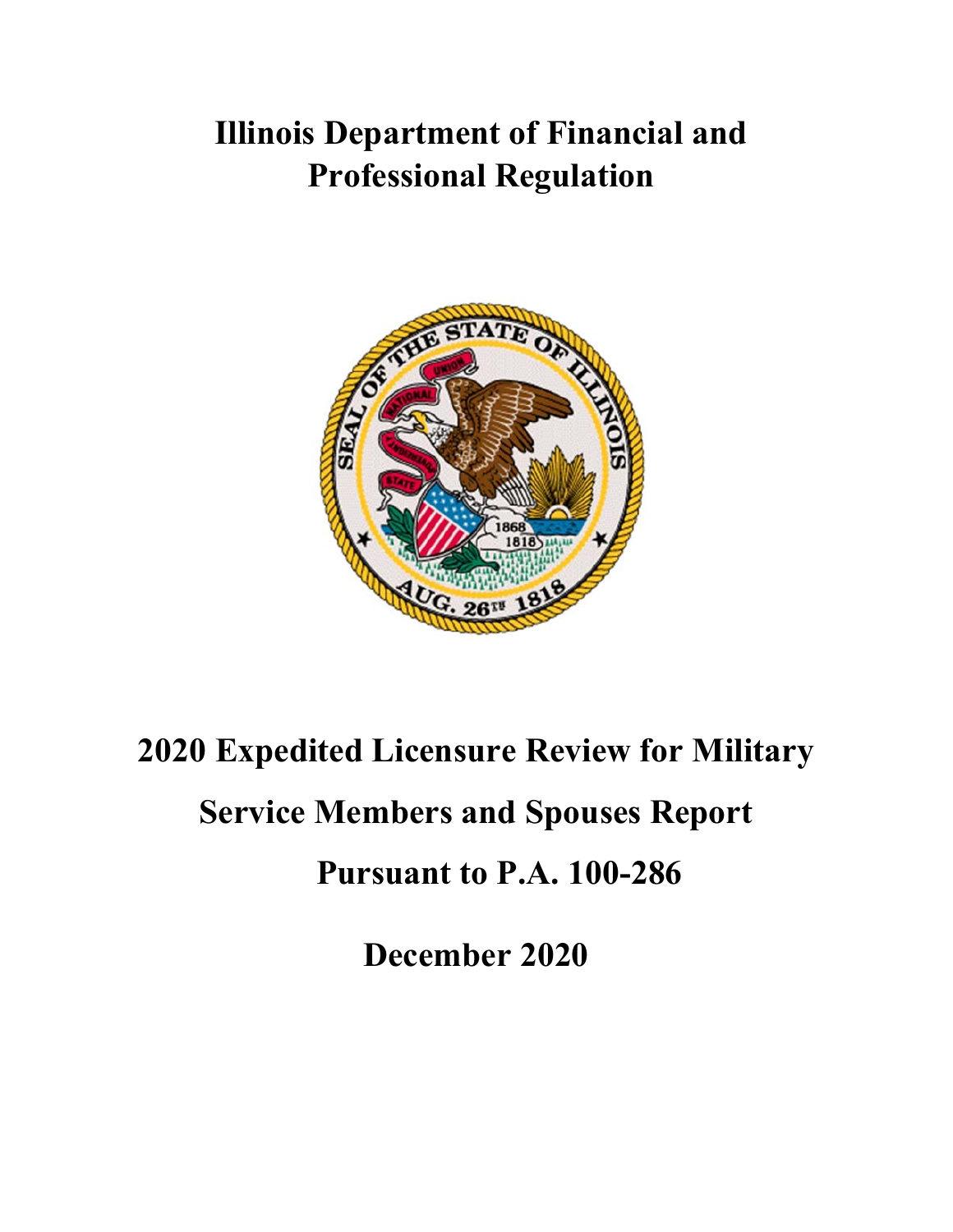

**JB Pritzker Governor**

**Deborah Hagan Secretary**

December 01, 2020

I am pleased to present the 2020 Expedited Licensure Review for Military Service Members and Spouses Report produced by the Department of Financial and Professional Regulation (the "Department") pursuant to HB 1652, now Public Act 100-286. In 2019, the Illinois General Assembly passed legislation expediting the license review process for Military Service Members who are an active duty member or whose active duty service concluded within the preceding two (2) years before application. The legislation also expedites the license review process for spouses of service members. Per the Public Act, once a service member or their spouse has submitted all required documents and fees as part of their license application, it is reviewed within 60 days.

HB 1652 (Rep. Greenwood/Sen. Belt) was an initiative led by the Leadership Council of Southwestern Illinois in partnership with leaders at Scott Airforce Base and the Department. The Department recognizes how critical it is for military families to have a smooth transition when relocating. The ability to begin working provides immediate peace of mind when a military family moves to a base in Illinois. For that reason, the Department has been committed to effective implementation of this legislation. In the first year, the Department has accomplished the following:

- (1) Hired a Military Liaison to work directly with the Military Service Members and Spouses that interact with the Department.
- (2) Organized an internal team with leaders from the licensing units of the Divisions of Real Estate and Professional Regulation and from the Department of Innovation and Technology to strategize on developing the necessary changes to enhance the licensure process for Military Service Members and Spouses.
- (3) Built a dedicated webpage in the Department's website to support Military Service Members and Spouses licensure, [www.idfpr.com/military.asp,](http://www.idfpr.com/military.asp,) that includes: guidance on what information and materials are needed for licensure, supplementary information about other Illinois programs, and other resources for our Military Service Members and Veterans. A button to the webpage is prominently displayed on the Department's home page.
- (4) Tailored applications for licenses for over 70 professions by creating a new section labeled "Military Status" where the applicant can select their status from several options. This change was made to ensure these applications are routed to the Military Liaison.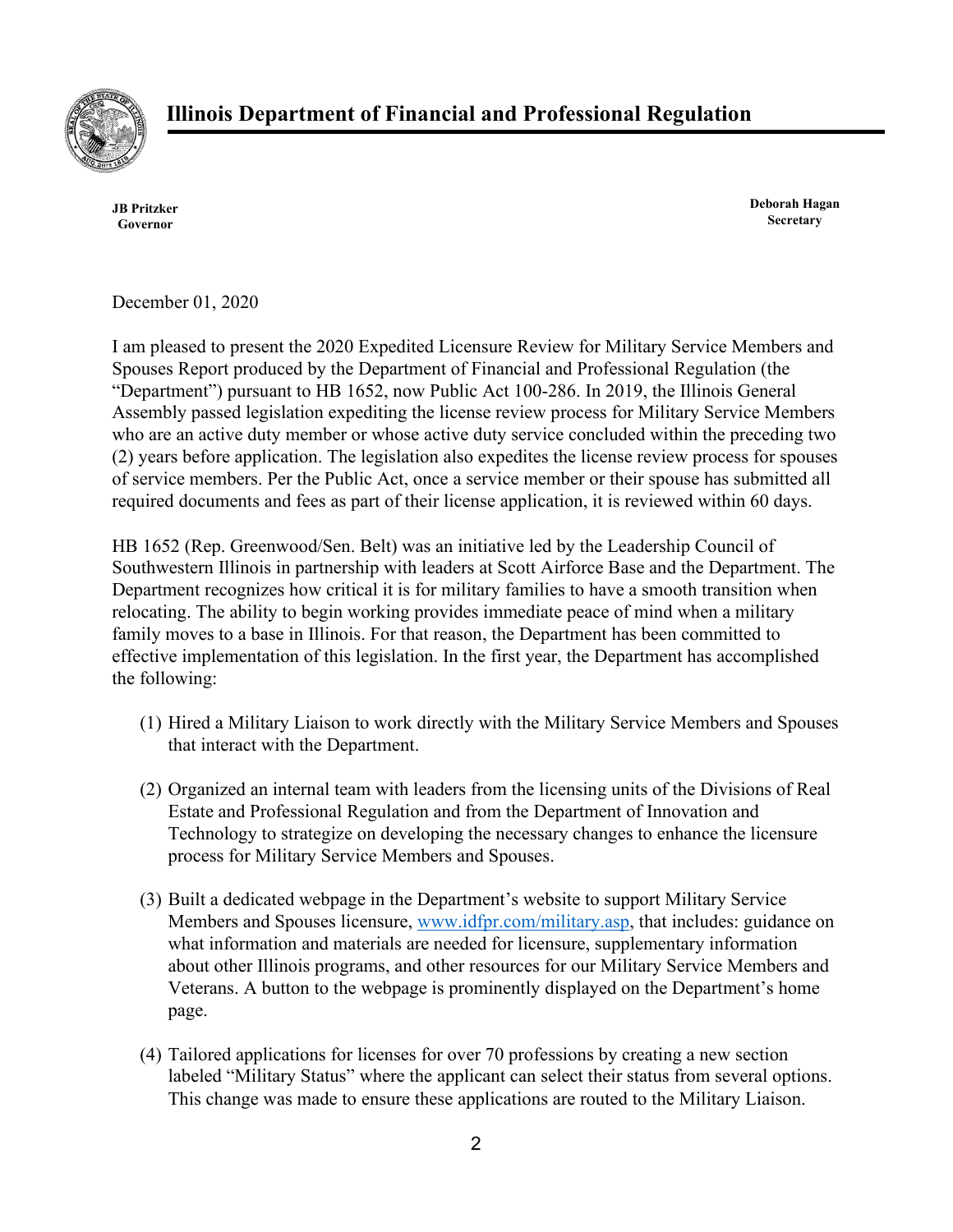- (5) Established an email address,  $FPR$ . Military License  $@$  illinois.gov, to facilitate direct communication with Military Service Members and Spouses and the Military Liaison.
- (6) Developed a tracking system within the Department's licensing system that the Military Liaison uses to monitor applications, communications, and licensure.
- (7) Created and published an informational pamphlet about the Military Liaison and the licensing process for Military Service Members and Spouses. The Department distributed 650 of these pamphlets to the Rock Island Arsenal, the Scott Airforce Base, and the Naval Station Great Lakes as a resource for the installations' military and family support centers.
- (8) Invited to and attended the Tri-Garrison Conference at Rock Island Arsenal held on January 30, 2020, where the Department provided an oral presentation of the program and introduced the Military Liaison.
- (9) Attended a meeting with Scott Airforce Base's Military and Family Support Center on October 2, 2020 for a virtual meet-and-greet with the Military Liaison. The Department and Scott Airforce Base also discussed ways to promote the program. These outreach efforts illustrate one of the many steps the Department has taken to foster a positive and collaborative relationship with the bases.

The Department worked hard to deliver the legislative goals of assisting Military Service Members and their Spouses become licensed in Illinois. This Report and data show the direct results of the Department's effective implementation of the program thus far. Thank you for your attention to this Report.

> DEPARTMENT OF FINANCIAL AND PROFESSIONAL REGULATION of the State of Illinois

Deborah Hagan, Secretary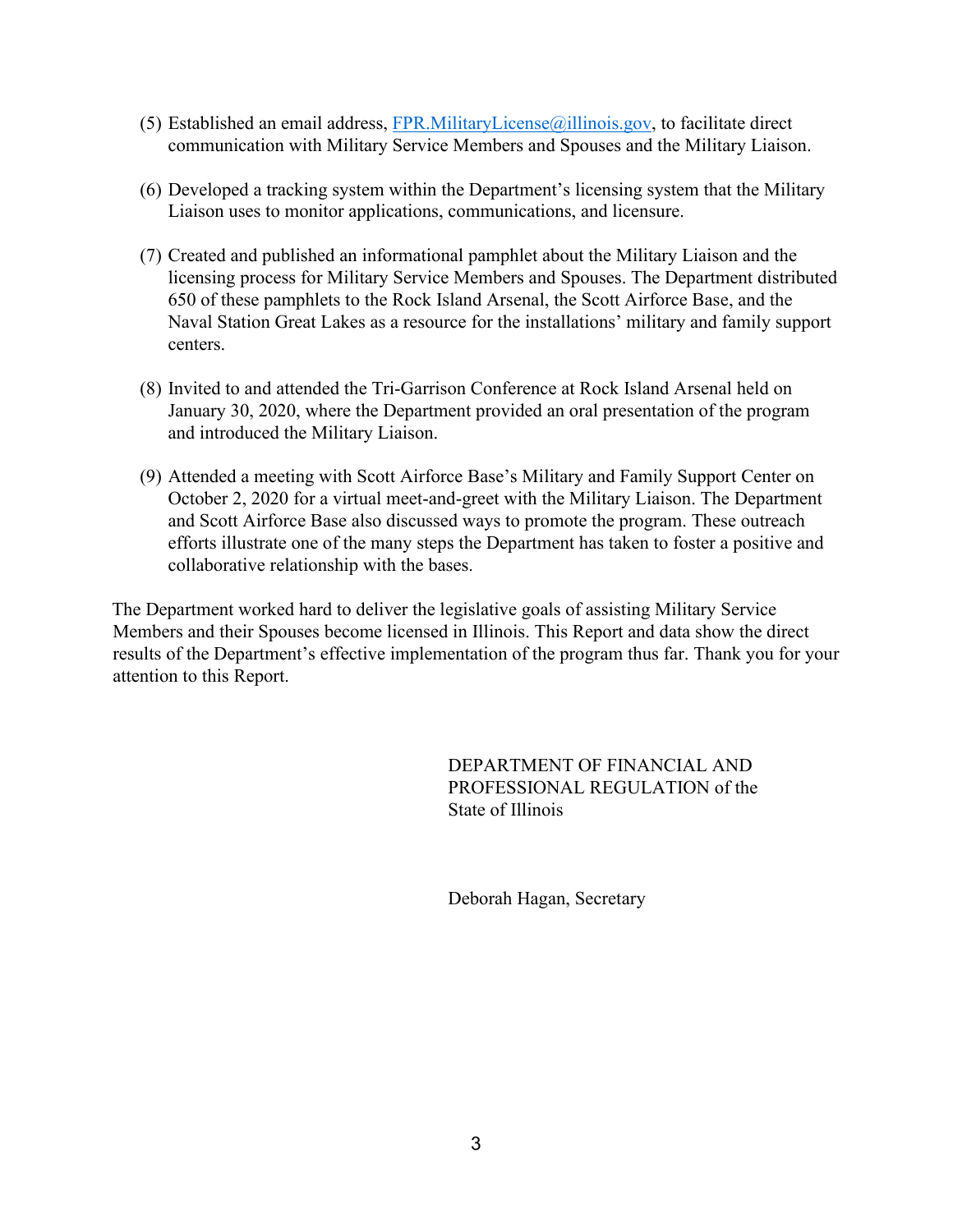## **Military Liaison Duties and Functions**

The Military Liaison works alongside each military installations' military and family support centers to help Service Members and their spouses through the licensing process and ensure their application is reviewed within 60 days of receipt of all required documents and fees. The Military Liaison provides specific assistance with application questions, support with initial applications, reinstatements, restoration applications and renewal questions.

Applicants have a variety of different options to contact the Military Liaison: by electronic mail, telephone calls, and notification via direct communication from the application processors. Correspondence with each Military Service Member or Spouse generally average between 6-8 interactions. This information is then gathered and tracked by the Military Liaison and the Department.

Once the application is ready for review, or as needed, the Military Liaison coordinates with the Department's Fiscal Office, the profession's respective board liaisons or the application processors, to make certain an application is timely reviewed. The average initial review time of an application is currently 1-3 business days. This is from the time the Military Liaison is notified of the application and requests a full review by a qualified processor. Upon completion of the processor's review, the Military Liaison receives a notice from the processor of the status. The Military Liaison then reaches out to the applicant to keep the applicant apprised of the status of the license during the process.

The systems and procedures for tracking Military Service Member or Spouse applications were developed and implemented throughout 2020. As a result, the data below reflects information that has been tracked and may not include all service members and spouses assisted by the Department throughout 2020. As of December 01, 2020, the Department has assisted 275 Military Service Members and Spouses.

Analysis of data tracked for 2020 thus far shows the most commonly sought-for licenses were Registered Nursing, Licensed Practical Nursing and Advanced Practice Nursing. Applications for licensure for Permanent Employee Registration Card were the next popular, followed by the Physician and Surgeon, Dental, Real Estate Broker and Clinical Social Worker licenses. Overall, the data shows Service Members and their Spouses engage in a wide range of professions, as demonstrated in chart form below.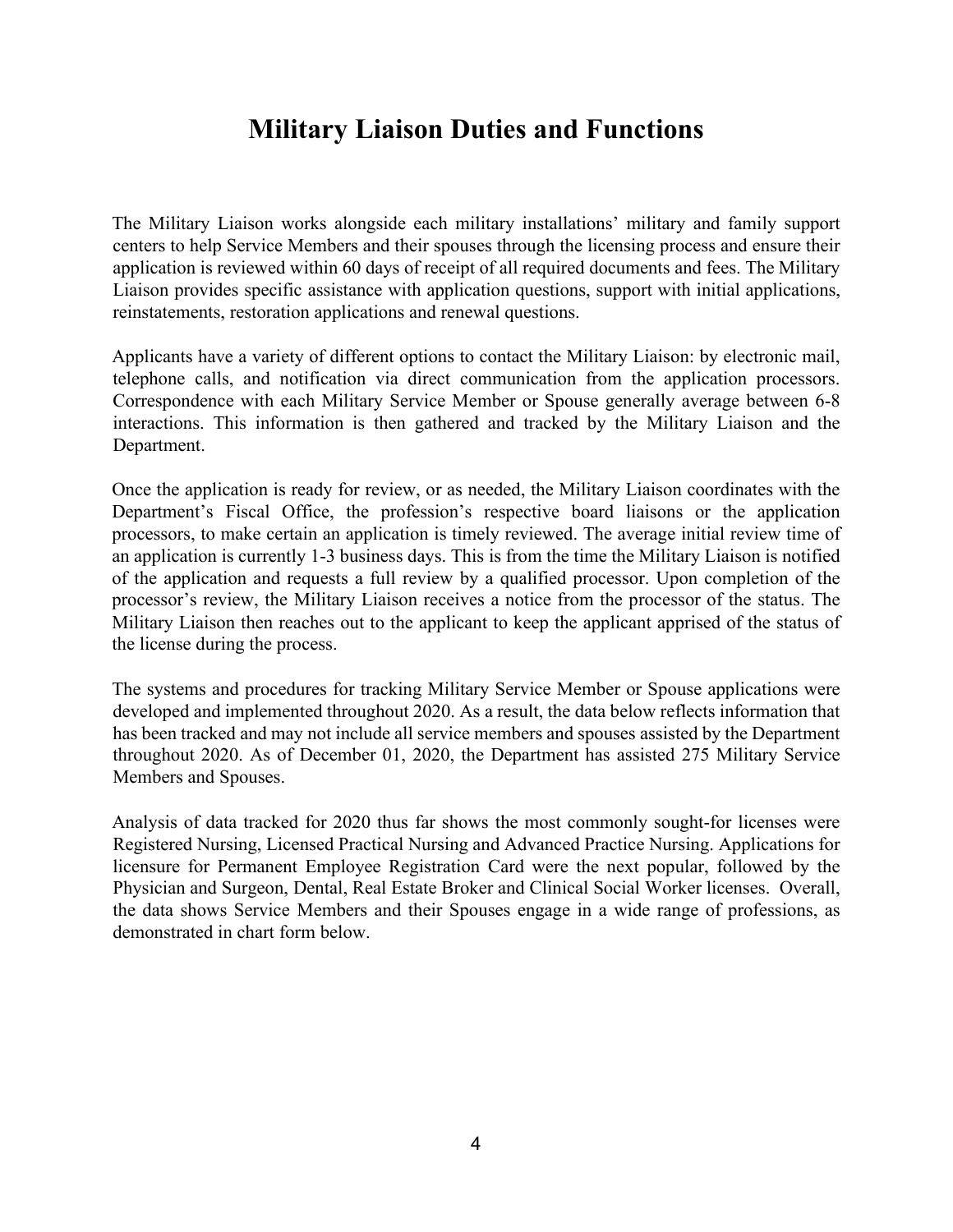## **2020 ANNUAL DATA FOR ALL PROFESSIONS**

| <b>License Type</b>                           | <b>Military</b><br><b>Applicants</b><br><b>Who</b><br>Contacted<br>the<br><b>Department</b> | <b>Military</b><br><b>Spouse</b><br><b>Applicants</b><br><b>Who</b><br><b>Contacted</b><br>the<br><b>Department</b> | <b>Grand Total</b> |
|-----------------------------------------------|---------------------------------------------------------------------------------------------|---------------------------------------------------------------------------------------------------------------------|--------------------|
| <b>Adult Use Cannabis</b>                     | 2                                                                                           |                                                                                                                     | $\overline{2}$     |
| <b>Advanced Practice Nurse (Nursing)</b>      | 4                                                                                           | 3                                                                                                                   | $\overline{7}$     |
| Associate Marriage and Family Therapist       | $\mathbf{1}$                                                                                |                                                                                                                     | $\mathbf{1}$       |
| <b>Athletic Trainer</b>                       | $\mathbf{1}$                                                                                | $\mathbf{1}$                                                                                                        | 2                  |
| Auctioneer                                    | $\mathbf{1}$                                                                                |                                                                                                                     | 1                  |
| <b>Barber</b>                                 | $\overline{2}$                                                                              |                                                                                                                     | $\overline{2}$     |
| <b>Barber Teacher</b>                         | $\mathbf{1}$                                                                                |                                                                                                                     | 1                  |
| Certified Pharmacy Technician                 | 4                                                                                           | 3                                                                                                                   | 7                  |
| <b>Clinical Professional Counselor</b>        | $\mathbf{1}$                                                                                | 3                                                                                                                   | 4                  |
| <b>Clinical Psychologist</b>                  |                                                                                             | $\overline{2}$                                                                                                      | 2                  |
| <b>Clinical Social Worker</b>                 | $\overline{2}$                                                                              | 6                                                                                                                   | 8                  |
| Cosmetologist                                 | $\mathbf{1}$                                                                                | $\overline{4}$                                                                                                      | 5                  |
| <b>Cosmetology Teacher and Clinic Teacher</b> |                                                                                             | $\mathbf{1}$                                                                                                        | 1                  |
| Dental Hygienist                              |                                                                                             | 6                                                                                                                   | 6                  |
| Dentist (Dentistry)                           | 9                                                                                           |                                                                                                                     | 9                  |
| <b>Dietitian Nutritionist</b>                 |                                                                                             | $\overline{2}$                                                                                                      | 2                  |
| Esthetician                                   | $\mathbf{1}$                                                                                | $\overline{2}$                                                                                                      | 3                  |
| <b>Licensed Certified Public Accountant</b>   | $\mathbf{1}$                                                                                |                                                                                                                     | $\mathbf{1}$       |
| <b>Licensed Practical Nurse</b>               | 11                                                                                          | $\overline{7}$                                                                                                      | 18                 |
| <b>Limited Medical Temporary</b>              | $\mathbf{1}$                                                                                |                                                                                                                     | 1                  |
| Massage Therapist                             | 4                                                                                           | 3                                                                                                                   | $\overline{7}$     |
| Nail Technician                               |                                                                                             | 1                                                                                                                   | 1                  |
| Non-DPR Profession                            | 2                                                                                           | 2                                                                                                                   | 4                  |
| Not Applicable                                | 3                                                                                           | $\mathbf{1}$                                                                                                        | 4                  |
| <b>Occupational Therapist</b>                 |                                                                                             | 5                                                                                                                   | 5                  |
| <b>Occupational Therapy Assistant</b>         | $\mathbf{1}$                                                                                |                                                                                                                     | $\mathbf{1}$       |
| Optometrist (Optometry)                       | $\mathbf{1}$                                                                                |                                                                                                                     | $\mathbf{1}$       |
| Permanent Employee Registration Card          | 20                                                                                          | 5                                                                                                                   | 25                 |
| Pharmacy (Pharmacy)                           | $\mathbf{1}$                                                                                |                                                                                                                     | 1                  |
| <b>Physical Therapist</b>                     |                                                                                             | $\mathbf{1}$                                                                                                        | $\mathbf{1}$       |
| <b>Physical Therapist Assistant</b>           |                                                                                             | $\overline{2}$                                                                                                      | $\overline{2}$     |
| Physician and Surgeon (Medical)               | 20                                                                                          | $\mathbf{1}$                                                                                                        | 21                 |